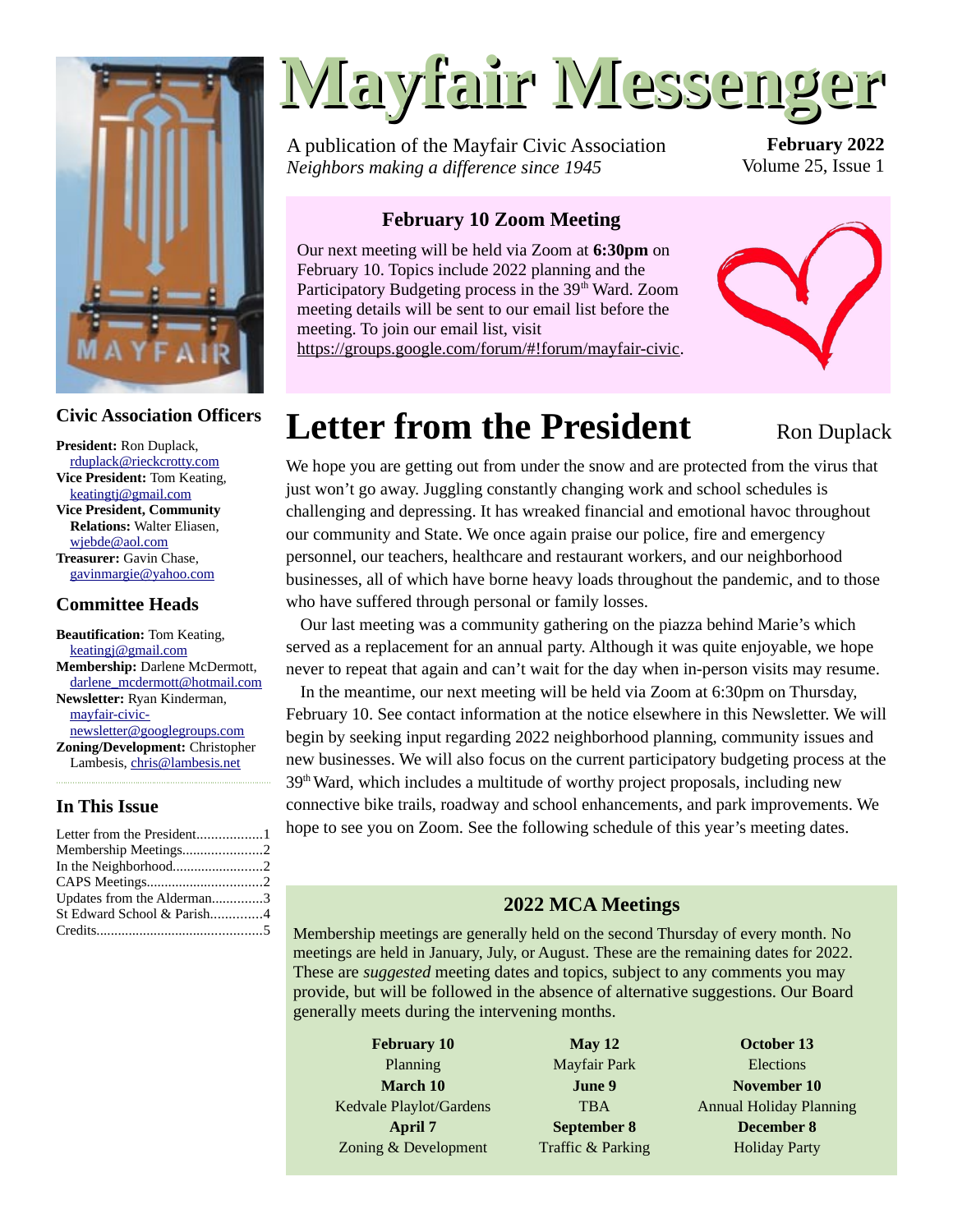# **2 February 2022 Mayfair Messenger**

# <span id="page-1-1"></span>**Membership Meetings**



#### **Happy New Year!**

As mentioned in the President's letter, we had our annual holiday party at Marie's Pizza & Liquors on November 10. We were set up on the piazza, and enjoyed some camaraderie, pizza, and snacks. Thanks to Marie's fo r hosting us, and for their support of the neighborhood.

Since we moved the holiday party up a month, we didn't have the usual November membership meeting and we didn't meet in December.

# <span id="page-1-0"></span>**In the Neighborhood**



## **Possible Upcoming Events at Mayfair Park**

Conditions permitting, look out for these events in 2022 at Mayfair Park:

- **Earth Day, 4/23**
- **Movie/Concert, 8/5**

For more info, visit [https://www.chicagoparkdistrict.com/parks](https://www.chicagoparkdistrict.com/parks-facilities/mayfair-park)[facilities/mayfair-park](https://www.chicagoparkdistrict.com/parks-facilities/mayfair-park) or email [mayfairpac@gmail.com](mailto:mayfairpac@gmail.com)**.**

#### **CAPS Meetings (Beat 1722)**

CAPS meetings for Beat 1722 are held on the  $3<sup>rd</sup>$  Wednesday of each month. The next meeting is on **February 16** at 6:30pm. At this time, **all** beat meetings will be held virtually, there will be no in-person meeting in February. You can register in advance for the Zoom meeting by [clicking here](https://us02web.zoom.us/webinar/register/WN_CPELBuikSaiHGgwgUJnw4g).

For upcoming meeting info, or if you have questions or comments, please contact the CAPS office at 312-742-4588, or email [caps.017district@chicagopolice.org](mailto:caps.017district@chicagopolice.org). Learn about the CAPS program at [https://home.chicagopolice.org/office-of](https://home.chicagopolice.org/office-of-community-policing/how-caps-works)[community-policing/how-caps-works](https://home.chicagopolice.org/office-of-community-policing/how-caps-works).

#### **Problems with Trash or Rats?**

If you've got problems with trash where it shouldn't be, missing trash cans, rats in your area, etc., call 311 or contact:

**Chicago Division and Sanitation Offices** 4808 W Wilson, 312-744-2333 or 312-744-2336

**39th Ward Superintendent** 312-459-7286

**Rodent Control** 312-746-5232 or 312-746-5233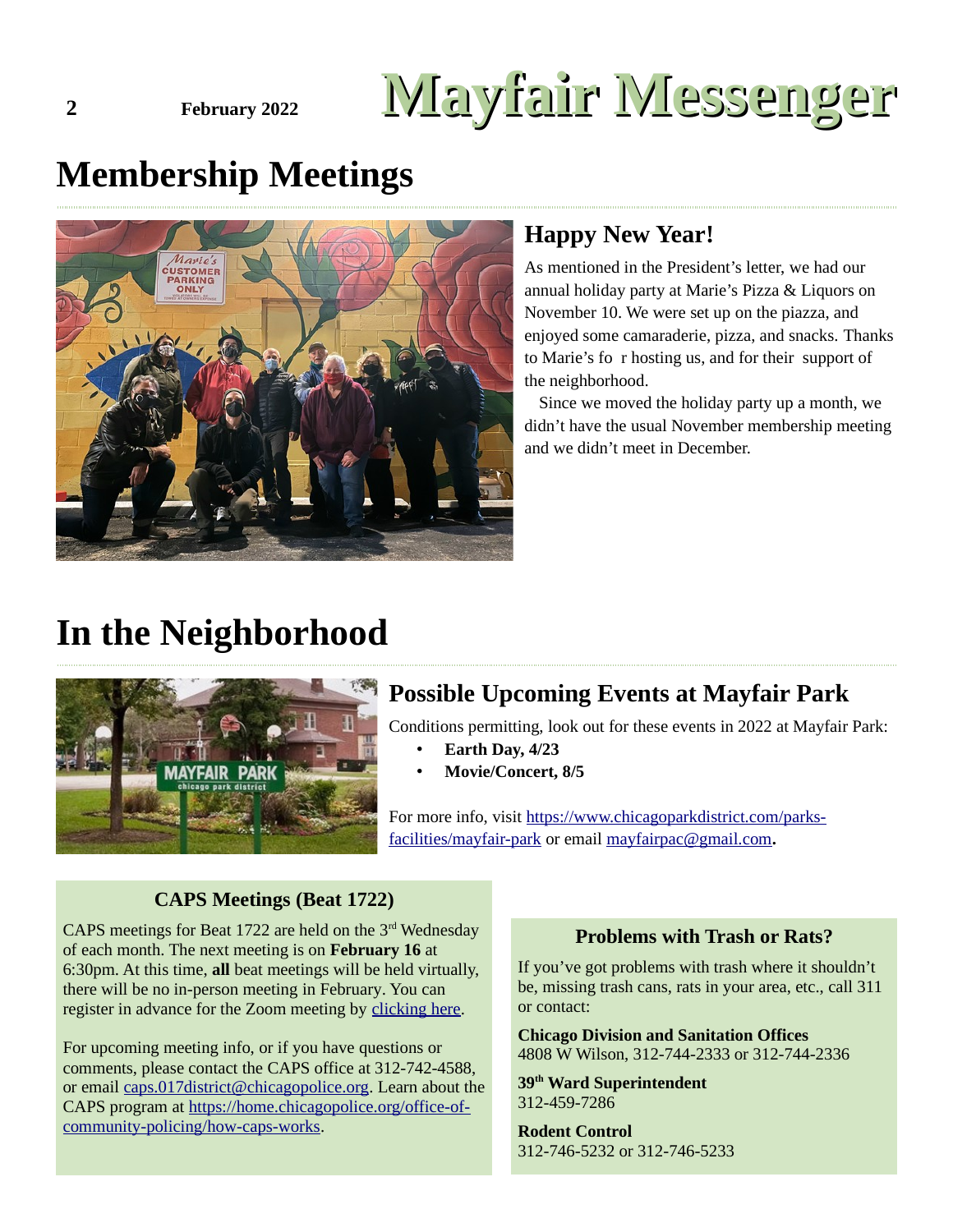# **Mayfair Messenger** February 2022 3

# <span id="page-2-0"></span>**Updates from the Alderman** Samantha Nugent, 39<sup>th</sup> Ward

Here are some selections from the Alderman's recent newsletters and communications.

## **Participatory Budgeting Cycle 3 Voting Now Open**



Voting for Participatory Budgeting began on Monday, Jan. 31, and will go through Friday, Feb. 11. Check out the projects on this year's

ballot at **AldermanNugent.com**. 39th Ward Residents, age 14 years and older can vote on the community ballot. The infrastructure projects that receive the most votes, which add up to \$500,000, will be funded.

## **Ward Boundary Remapping**

The remapping process to draw ward boundaries for the city of Chicago continues. Over 30 aldermen and I support the map drawn by the City Council Committee on Committees and Rules. The map includes Mayfair, Forest Glen, Sauganash, much of Albany Park, sections of Old Irving Park and Gladstone Park, and Edgebrook south of Devon. The Ward would also expand to include some of Budlong Woods. Unfortunately, a small section of the northeast corner will no longer be in the 39th Ward. The new boundary will be Hamlin from Devon to Granville. I am hopeful that the final map will maintain our current boundaries with only small adjustments.

### **Snow removal, and a reminder to keep sidewalks clear**

The City of Chicago plows arterial and residential streets throughout the ward. Arterial streets (or main roads) are plowed immediately. Residential streets are plowed once all predicated snow is out of the forecast. If you have questions or would like to request your street to be plowed, please contact our office.

Follow the City of Chicago Plow Tracker at [https://www.chicago.gov/city/en/depts/streets/supp\\_info/plo](https://www.chicago.gov/city/en/depts/streets/supp_info/plowtracker.html) [wtracker.html](https://www.chicago.gov/city/en/depts/streets/supp_info/plowtracker.html).

Property owners are responsible for clearing sidewalks of snow and ice. If snow falls overnight, a path that is at least 5 feet wide should be cleared by 10am. If the snow falls during the day, it should be cleared by 10pm. If you see a property that has not been shoveled, please call our office and we will contact the property owner. Failure to clear the sidewalks can result in fines.

## **Visit and Subscribe!**

Visit <https://aldermannugent.com/> to subscribe to Alderman Nugent's newsletter and learn about what she's doing for the 39<sup>th</sup> Ward. My office is open Mondays from 9am to 7pm, Tuesdays, Wednesdays, and Thursdays from 9am to 5pm and Fridays from 9am to 3pm. While the office is open for walk-ins, appointments are encouraged. We ask that everyone, regardless of vaccination status, wear a mask and maintain social distancing. Please reach out should you have any questions, comments, or concerns at 773-736-5594 or via email at [Ward39@CityOfChicago.Org](mailto:Ward39@CityOfChicago.Org).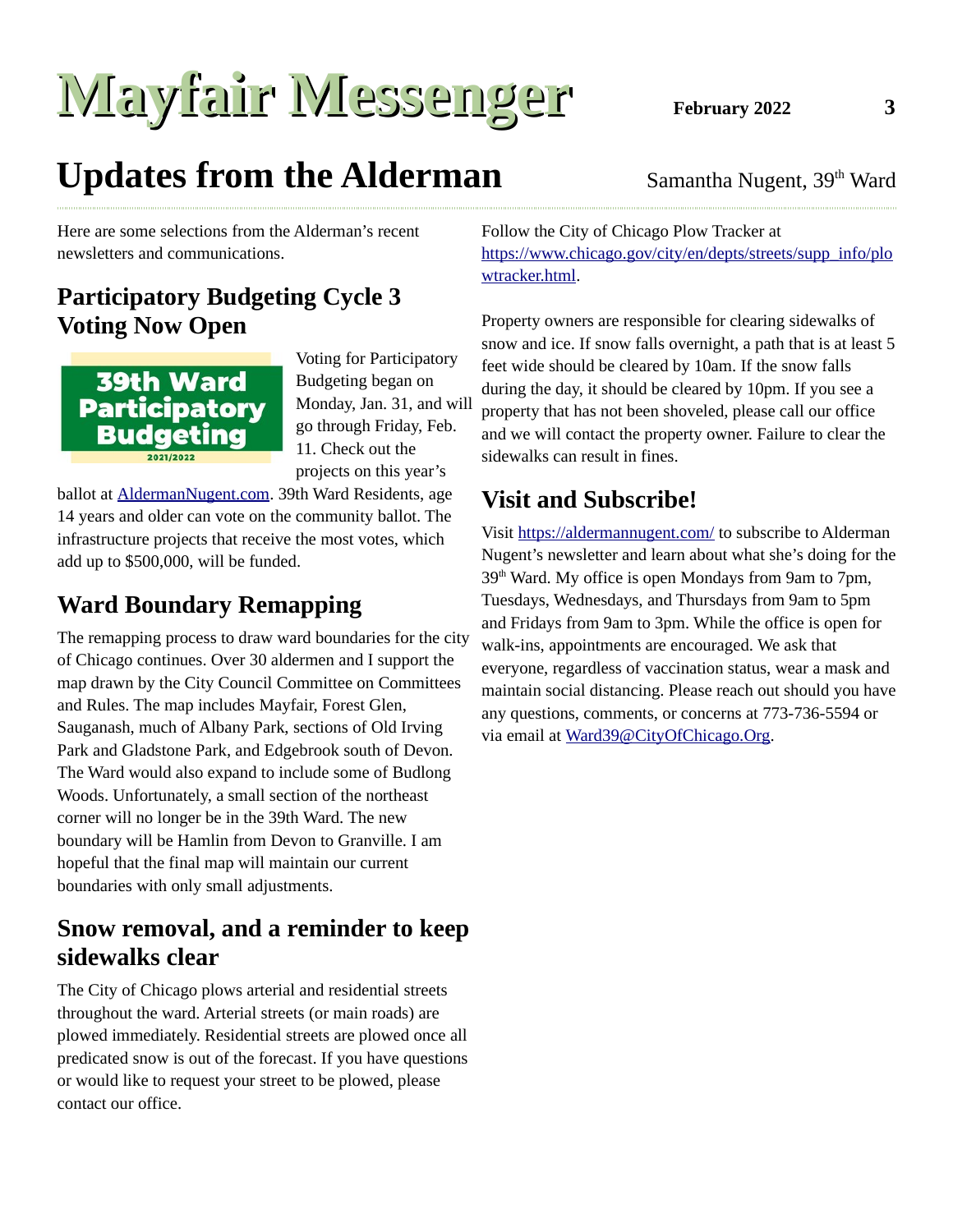# **4 February 2022 Mayfair Messenger**

# <span id="page-3-0"></span>**St Edward School & Parish** 4343 W Sunnyside Avenue Jenny Dreyer



Save the date to attend St. Edward School's biggest annual fundraiser, **Big Red Auction & Comedy Night on Saturday, April 2, 2022. Doors open at 5:30pm and the show begins at 7pm**. Food and drinks will be available for purchase. This

year's event will feature an online auction and an in-person stand-up comedy show, which will be broadcast live on our YouTube channel. Proceeds from the **Big Red Auction & Comedy Night** event support educational resources, school improvements and tuition assistance. There are several ways you can support our efforts that including donating an item to the auction, becoming a sponsor and buying a raffle ticket or ticket to the event.

For more information or to buy tickets, **visit<https://stedwardchicago.org/big-red-auction.html>or email [auction@stedwardschool.com](mailto:auction@stedwardschool.com)**.

Mark your calendar for these upcoming **Community Events** that benefit St. Ed's and give you a night off from cooking! Thank you for your support!

#### **Moretti's, Wednesday, February 9, all day**

6727 N. Olmstead Ave., Chicago Mention St. Edward School when placing your order!

#### **BRGRBELLY, Tuesday, February 22**

5739 W. Irving Park Road, Chicago Mention St. Edward School when placing your order!

#### **Nonno Pino's, Thursday, March 10**

6718 N. Northwest Highway, Chicago Mention St. Edward School when placing your order!

St. Edward School celebrates 112 years of providing a Catholic education to children in grades PK3 – 8th grade. You can contact [office@stedwardschool.com](mailto:office@stedwardschool.com) to schedule an in-person tour or individual Zoom tour with our principal. St. Edward School is a 2017 National Blue Ribbon Exemplary High Performing School. For more information, please visit our website at [www.stedwardschool.com](http://www.stedwardschool.com/) or call the office at 773-736-9133 to learn more about our outstanding academic programs and extended care.